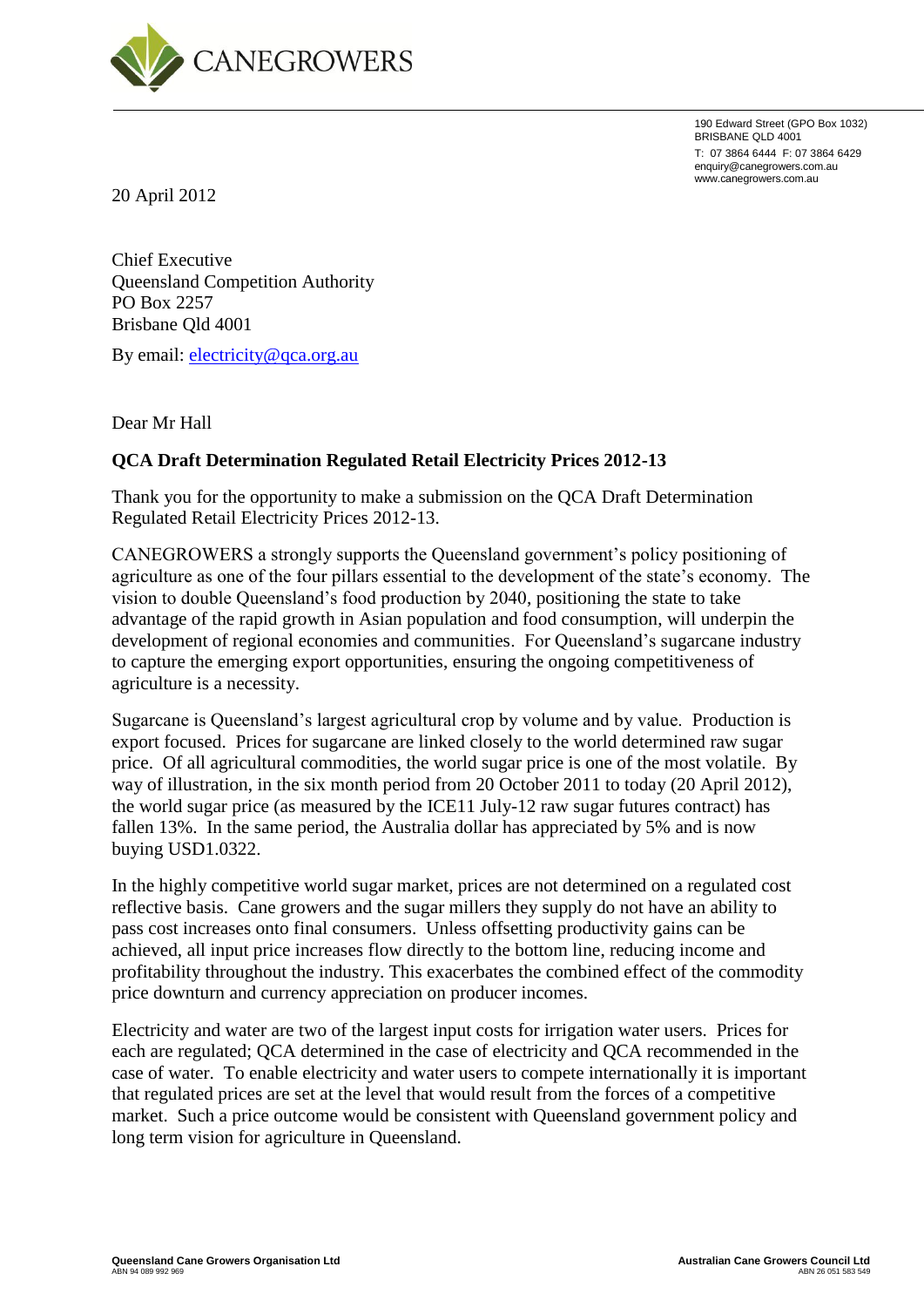In competitive markets, prices are determined by the forces of both demand and supply. Given the supply side technical constraints of electricity generation and distribution, issues associated with demand management are a critical element of the market structure and in a competitive market would be an important factor in price determination.

### **Price signalling**

Constrained by its terms of reference, the QCA analysis focuses on issues associated with the cost of generation, transmission, distribution and retail when determining cost-reflective retail tariffs and prices. No consideration is given to the benefits of a tariff structure that provides worthwhile incentives for demand management through shifting load from peak to off-peak periods or to the likely additional capacity and systemic costs that are likely to arise from the proposed dilution of existing load-shifting incentives.

Put simply, it is important that the price difference between peak and off peak periods is structured in a way that provides financial incentive for sugarcane growers and other businesses to move their energy use and network load from peak to off-peak periods. The QCA's proposed tariff structures significantly reduce this incentive. Over time, this will concentrate electricity use in peak periods, increasing peak loads and with it accelerate the need for additional investment in generation and network capacity. Higher generation and network costs will follow, increasing upward pressure on prices in future periods from an already growing peak demand.

In this regard, CANEGROWERS' shares Ergon's concerns in relation to the unintended consequences of QCA's approach.

### **Tariff 66, 65 and 62 – Irrigation**

The approach followed in QCA's Draft Determination, would result in significantly higher electricity charges for irrigation users. Moving from Tariff 66 to Tariff 41 would see the electricity costs for irrigation use more than double, increasing by 120% per quarter on average. The Draft Determination identifies expected price increases in the range of 30 to 300% on the basis of sharp increase in fixed (demand and consumption) charges. CANEGROWERS assessment is that the range of price increase for sugarcane irrigators is much wider, up to 600%. An irrigator using a 15kW pump would see these charges increase from \$280 to \$1655 per quarter. Sugarcane irrigators typically use more than one pump in their farming systems.

CANEGROWERS notes that the network (N) component of Tariff 66 is the Energex network tariff 8500, not 8300. Rectifying this error would result in Tariff 66 moving to Tariff 20, not Tariff 41 as proposed in the QCA Draft Determination. While this would reduce the prospective cost impost on irrigation users significantly, the average cost of energy use for irrigation would increase by 25%, with some charges more than doubling. The reduction in fixed costs of Tariff 20 does not offset the 62% increase in electricity usage charges.

Similarly, any movement from Tariff 65 will see large cost increases to irrigators. In moving from Tariff 65 to recommended Tariff 22, the cost of electricity to operate irrigation pumps will increase by 46% on average. For some it will more than double, increasing by more than 112% per quarter. The increases are principally due to increases in off-peak (night time) electricity use. As noted, this removes the economic incentive for off-peak demand management and undermines the water efficiency benefits of irrigating at night.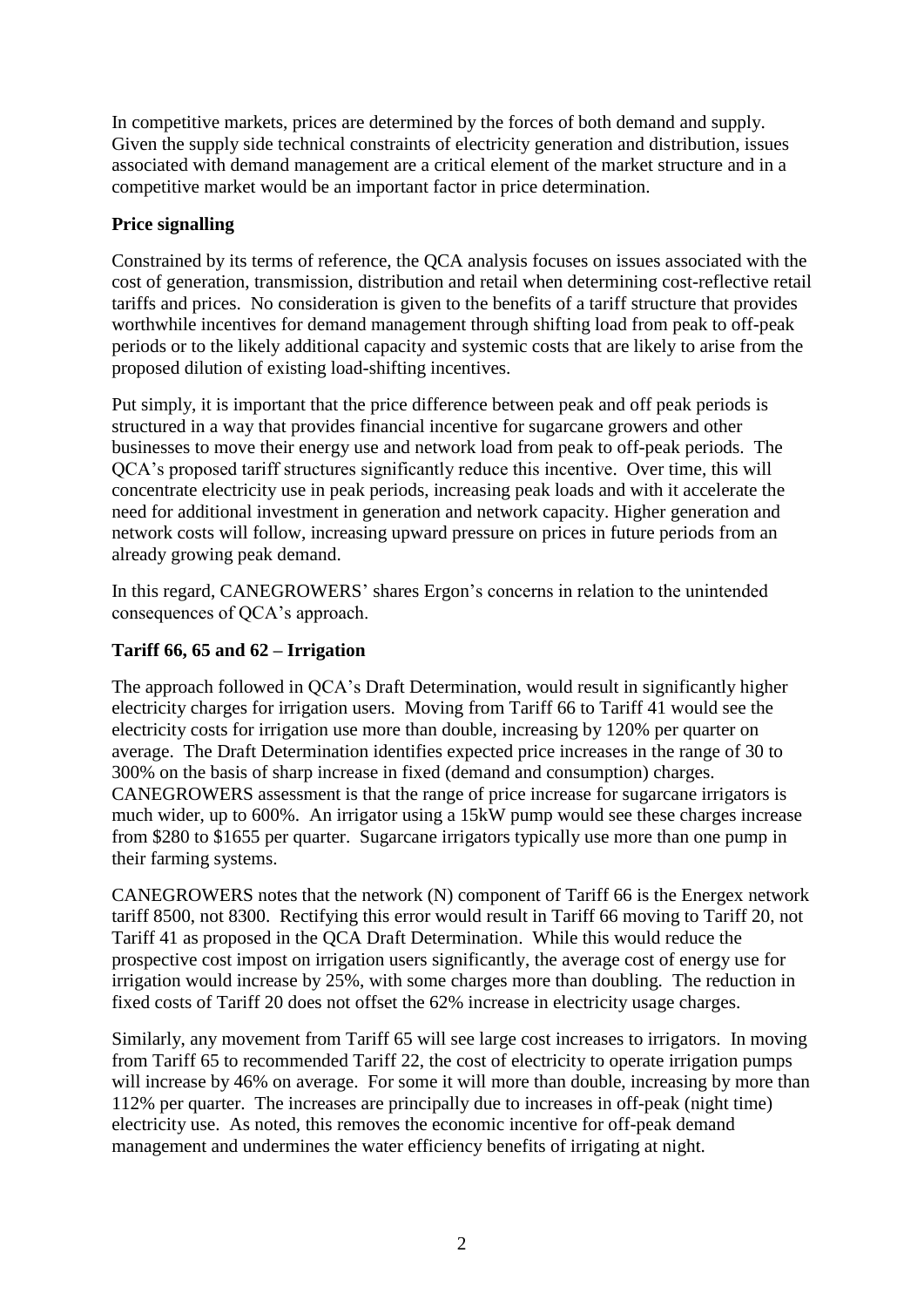For irrigators moving from Tariff 62 to Tariff 22, the reduction in price differential between peak and off-peak is even greater.



*Note: Sugarcane irrigation use is between 15 and 150 MWh depending on annual climate variability. In wet periods use is at the lower and in dry years at the upper end of the range.* 

# **Tariffs 66 – Users greater than 100 MWh**

# *1. Irrigation*

For irrigation users using more than 100MWh pricing will move from Tariff 66 to Tariff 42, 43 or 44. The new tariff structure will result in sharply higher fixed (demand and consumption) charges and irrigation costs, discouraging the achievement of economies of size.

# *2. Irrigation water prices*

In addition to the on-farm costs of pumping water, the electricity tariffs contained in QCA's Draft Determination would have a significant effect on the price of irrigation water itself.

SunWater is a significant off-peak electricity user. The reduction in off-peak pricing benefit in Tariff 22 (reduced from a saving of 35% to 10% compared with the peak rate) and its elimination from Tariff 43 (reduced from a saving of 40% to zero on the peak rate) will result in a significant escalation in SunWater's costs. In a regulated water pricing environment, this will flow quickly to higher water prices.

In its response to the Draft Determination SunWater writes:

*This decision by the Authority will likely cost SunWater millions of dollars more on their electricity bills and these costs will be passed through to irrigators under the regulated irrigation pricing arrangements. The decision not to use Energex's network charges will penalise regional businesses and will discourage business investment in regional areas of the state, where it is most needed.*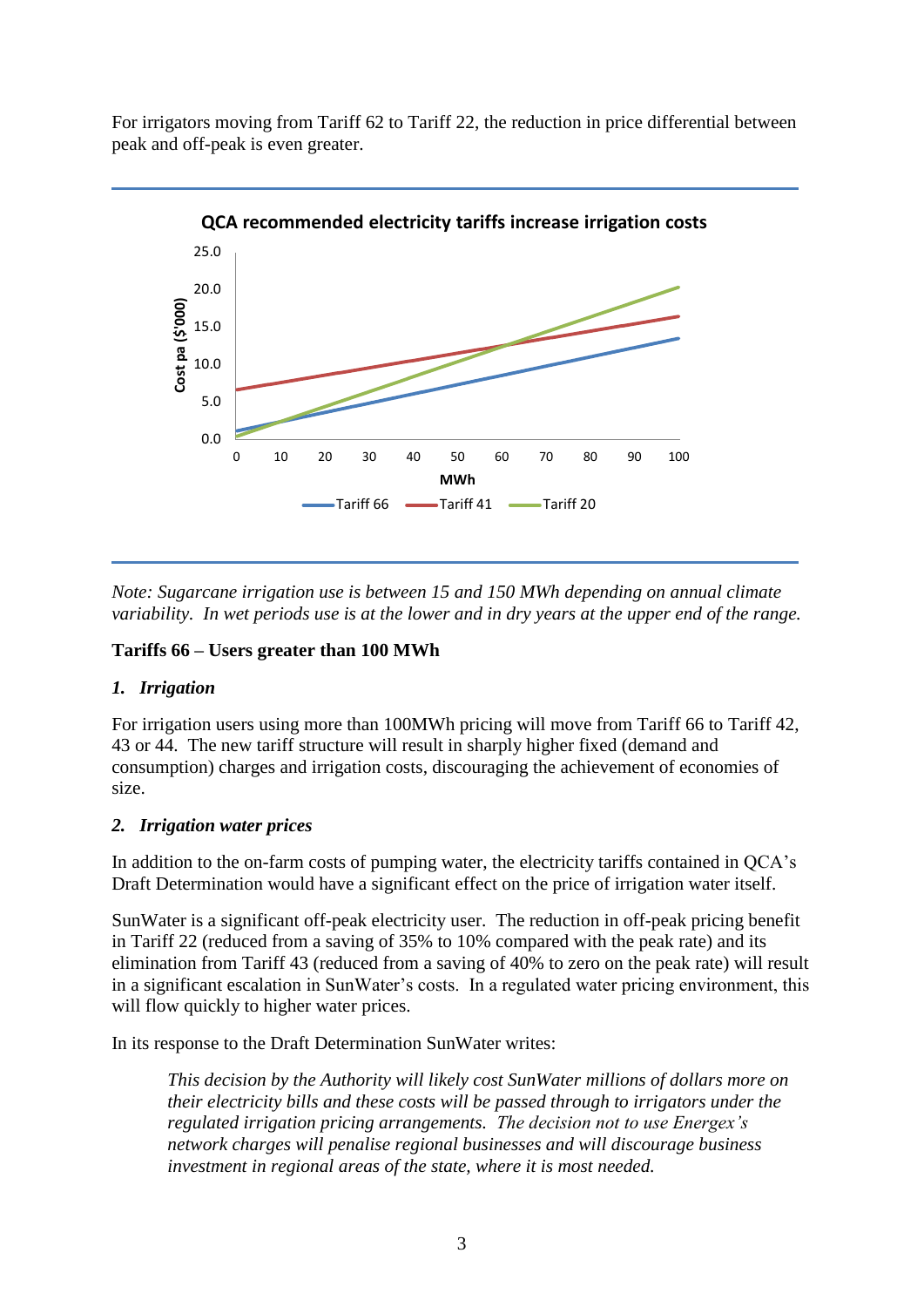SunWater's assessment of the likely flow on effect of electricity price rises to irrigation water prices is consistent with the QCA's proposed treatment of electricity price rises in its draft recommendations on irrigation water prices, where QCA's draft recommendation reads, in part.

*(d) should SunWater sustain material cost increases in electricity above the escalated level, consideration should be given to cost pass through, either within-period or at the end of the regulatory period (QCA Draft Report, SunWater Irrigation Price Review: 2012-17, Volume 1 p253).*

#### **Timeframes and transitional arrangements**

QCA's Draft Determination envisages a significant structural adjustment be made to electricity tariff structures and prices. Ergon makes it clear that time will be required to change billing systems, replace or modify meters and other customer installations, and to allow customers to make informed decisions about usage under the proposed arrangements. Ergon's request for a two year transitional arrangement, should the proposed changes be introduced, is not unreasonable and is supported by CANEGROWERS.

#### **Sugar Industry – an electricity generator**

Sugar mills generate a significant amount of electricity during the harvest, produced as a coproduct of sugar production using bagasse (fibrous waste from sugarcane) as an energy source. Some mills also store bagasse for out-season electricity generation. Much of this electricity is sold onto the wholesale market. This renewable energy electricity supply supplements Queensland's coal fired electricity production and decentralises the energy distribution network. All sugarcane irrigators are located within 100 km of the sugar mill they supply. The location minimises transmission losses from the electricity generated in sugar mills and used by sugarcane irrigators.

In competitive market electricity tariffs for sugarcane irrigation would take account of the close commercial interdependence of sugar mills and their supplying canegrowers. In a cost reflective environment, one way in which this relationship could be captured is to remove the impact of transmission costs and transmission losses from calculation of electricity tariffs for sugarcane irrigators.

#### **Mill start-up**

Although significant net electricity generators, each season during the start-up phase of mill activities (at the beginning of a season and, during the season, following shut down for maintenance) sugar mills draw significant quantities of electricity for very short periods of time. The effect of the QCA draft determination in relation to capacity charges would be to more than double the annual electricity costs faced by mills. For one group, electricity costs would increase by more than \$4 m pa; another would face a 500% increase; and a third would see electricity costs increase by 688%.

Attention should be drawn to the unprofessionally short time period; two weeks interrupted by the Easter break, for responses to the draft determination and two months for the QCA to consult interested parties, address issues and prepare its final determination. It is clear that QCA requires more time than available to properly assess responses to the draft determination. For users to have confidence in the new price and tariff structure it is important that a transparent and credible set of price recommendations are made.